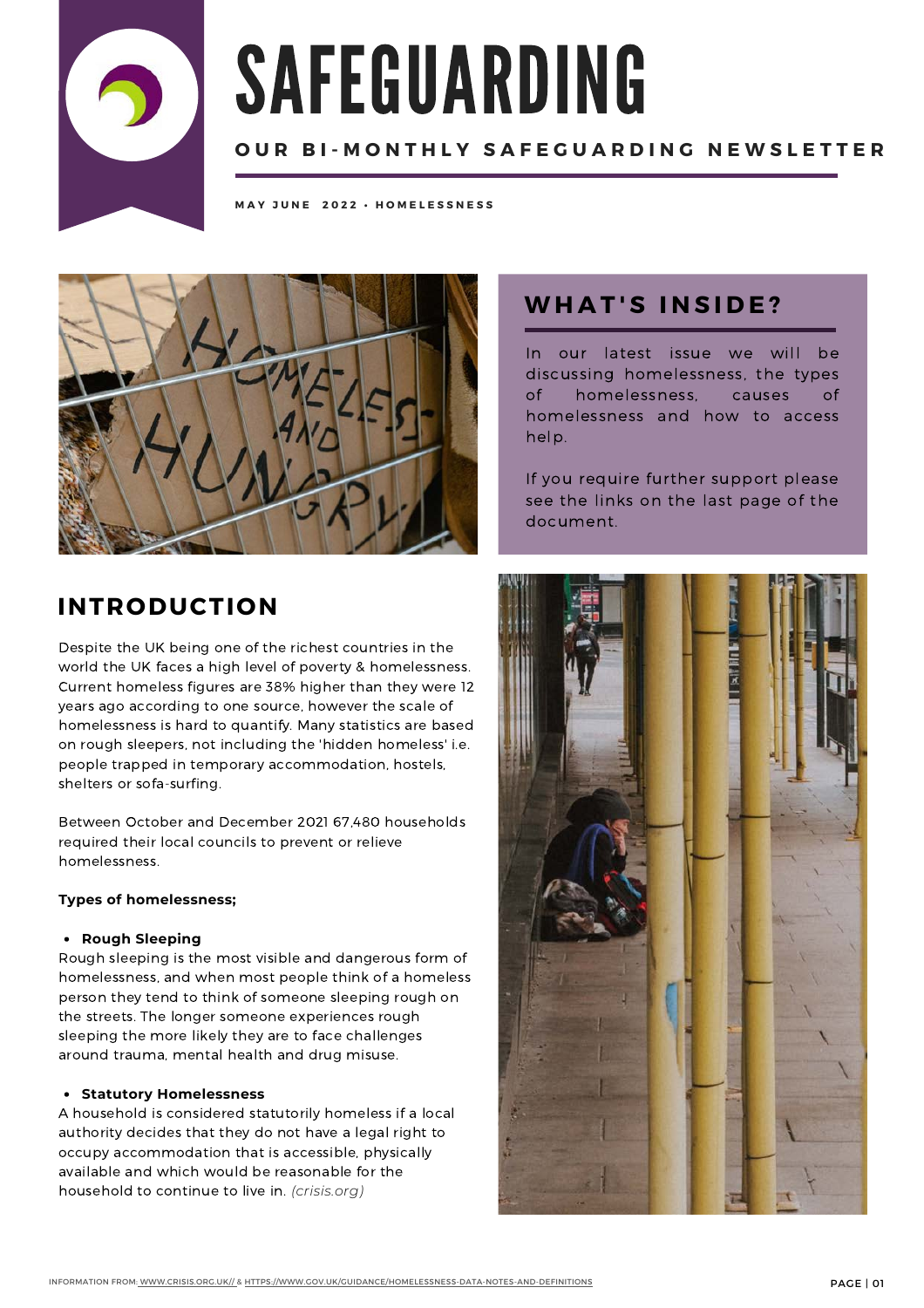

#### **Hidden Homeless**

The majority of homeless people are hidden from statistics and services as they are dealing with their situation informally. This means staying with family and friends, sofa surfing, living in unsuitable housing such as squats or in 'beds in shed' situations (The [Homelessness](https://www.crisis.org.uk/media/238700/homelessness_monitor_england_2018.pdf) [Monitor: England](https://www.crisis.org.uk/media/238700/homelessness_monitor_england_2018.pdf) 2018) *(crisis.org)*

#### **At risk of Homelessness**

Some people are more at risk of being pushed into homelessness than others. People in low paid jobs, living in poverty and poor quality or insecure housing are more likely to experience homelessness. *(crisis.org)*

# **POSSIBLE CAUSES OF H O M E L E S S N E S S**

There are many different reasons as to why a person may become homeless. There are many social causes of homelessness, such as lack of affordable housing, poverty, unemployment and life events.

People are forced into homelessness when they leave institutions such as the army, care or prison. Many people, especially woman, are homeless due to fleeing an abusive/violent relationship.

Many people become homeless simply because they can no longer afford rent.

And for many, life events like a relationship breaking down, losing a job, mental or physical health problems, or substance misuse put people under considerable strain. Being homeless can, in turn, make many of these problems even harder to resolve. However, in nearly all cases homelessness **is** preventable and in every case it can be ended.

# **L G B T Q + H O M E L E S S N E S S**

LGBTQ+ people are over-represented within the homeless population. Research has shown that as many as 30% of homeless youths in the UK are LGBTQ+, despite only 3-6% of 16-24's, of the general population identifying as LGBT.

Could this be because LGBT people suffer disproportionally from discrimination and intolerance, two key drivers of homelessness?

# **S H O C K I N G S T A T I S T I C S**

- 69% of homeless LGBT young people had experienced violence, abuse or rejection from their family home. *(akt.org.uk)*
- 77% state that their LGBT identity was a factor of them becoming homeless *(akt.org.uk)*
- Stonewall research indicates that 1 in 5 LGBTQ+ people experience homelessness at some point in their lives.
- Homeless people are 9x more likely to take their own life compared to the general public *(crisis.org)*
- The average life expectancy for those experiencing homelessness is 46 for a man and 42 for a woman. *(crisis.org)*
- People sleeping on the street are 17x more likely to have been victims of violence *(crisis.org)*

For the last five years' core homelessness has been rising year on year in England, reaching a peak just before the pandemic when the numbers of homeless households jumped from 207,600 in 2018 to over 219,000 at the end of 2019. By the end of 2021, 227,000 households across Britain were experiencing the worst forms of homelessness.